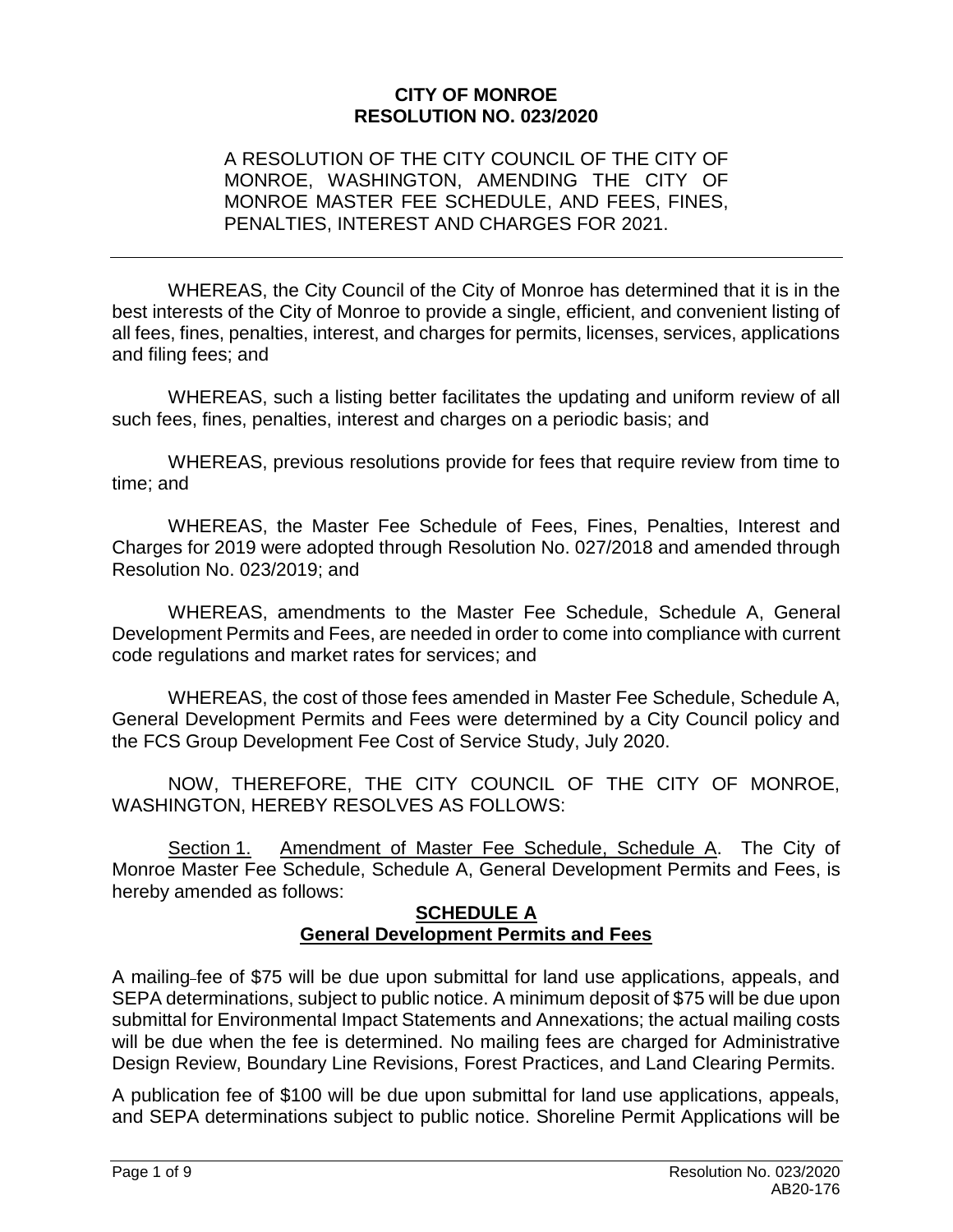charged a \$150 publication fee. No publication fees are charged for Administrative Design Review, Boundary Line Revisions, Forest Practices, and Land Clearing Permits.

# *Note: Items marked with E subject to a 5% Technology Fee.*

| <b>■ APPEALS</b>                                            |                           |                                    |
|-------------------------------------------------------------|---------------------------|------------------------------------|
| ■ Appeal to Hearing Examiner                                |                           | \$<br>1,090.00                     |
| Request for Reconsideration of Hearing Examiner             |                           | $\overline{\mathcal{S}}$<br>900.00 |
| <b>Decision</b>                                             |                           |                                    |
| <b>LAND USE APPLICATIONS</b>                                |                           |                                    |
| ■ Accessory Dwelling Units (Not subject to impact fees)     | $\boldsymbol{\mathsf{S}}$ | 466.00                             |
| <b>■ Boundary Line Revision</b>                             | \$                        | 2,400.00                           |
| <b>■ Boundary Line Revision (Lot Adjustment Only)</b>       | $\mathfrak{S}$            | 230.00                             |
| ■ Comprehensive Plan Amendment                              |                           |                                    |
| <b>Docketing Fee</b>                                        | \$                        | 7,930.00                           |
| If docketed, the following fees apply:                      |                           |                                    |
| <b>Text amendment</b>                                       | $\boldsymbol{\theta}$     | 1,100.00                           |
| Map amendment                                               | \$                        | 1,100.00                           |
| ■ Conditional Use Permit                                    | $\mathfrak{L}$            | 1,090.00+ Hearing                  |
|                                                             |                           | <b>Examiner Costs*</b>             |
| <b>■Amendment to Conditional Use Permit</b>                 | $\mathfrak{S}$            | 620.00                             |
| ■ Forest Practices/Land Clearing                            |                           |                                    |
| <b>Forest Practices Permit (SEPA exempt)</b>                | \$                        | 1,650.00                           |
| <b>Forest Practices Permit (With SEPA)</b>                  | \$                        | 1,700.00                           |
| <b>Land Clearing</b>                                        | \$                        | 190.00                             |
| Request for removal of development moratoria                | $\overline{\mathcal{G}}$  | 570.00                             |
| Single-family dwelling exception to development moratoria   | \$                        | 389.00                             |
| Pre-application Meeting (2 or more additional meetings)     | $\overline{\mathbf{e}}$   | 150.00                             |
| <b>■ Rezone</b>                                             | $\boldsymbol{\mathsf{S}}$ | 1,570.00                           |
| <b>■ Shoreline</b>                                          |                           |                                    |
| ■ Shoreline Conditional Use Permit                          | $\boldsymbol{\mathsf{S}}$ | 5,190.00+ Hearing                  |
|                                                             |                           | <b>Examiner Costs*</b>             |
| ■ Shoreline Permit Variance                                 | $\boldsymbol{\mathsf{S}}$ | 5,370.00+ Hearing                  |
|                                                             |                           | <b>Examiner Costs*</b>             |
| <b>■ Shoreline Substantial Development Permit</b>           | $\boldsymbol{\mathsf{S}}$ | 3,790.00+ Hearing                  |
|                                                             |                           | <b>Examiner Costs*</b>             |
| <b>■ Site Plan Review</b>                                   | \$                        | 720.00                             |
| ■ Other Minor Site Plan Review                              | \$                        | \$100.00 per hr.                   |
| ■ Model Homes                                               | $\overline{\mathcal{S}}$  | 290.00                             |
|                                                             |                           |                                    |
| <b>■ Plat Alterations/Modifications</b>                     |                           |                                    |
| Major Modifications to preliminary approved plat (20 lots)  | \$                        | 16,900.00+ Hearing                 |
| (requires public hearing)                                   |                           | <b>Examiner Costs*</b>             |
| Minor Modifications to preliminary approved plat (without   | \$                        | 4,460.00                           |
| public hearing)                                             |                           |                                    |
| <b>■ Plats</b>                                              |                           |                                    |
| $\Box$ Preliminary Plat (10 – 24 lots, 2 correction cycles) | \$                        | 16,900.00 base fee                 |
| Preliminary Plat (25 - 49lots, 2 correction cycles)         | \$                        | 18,480.00 base fee                 |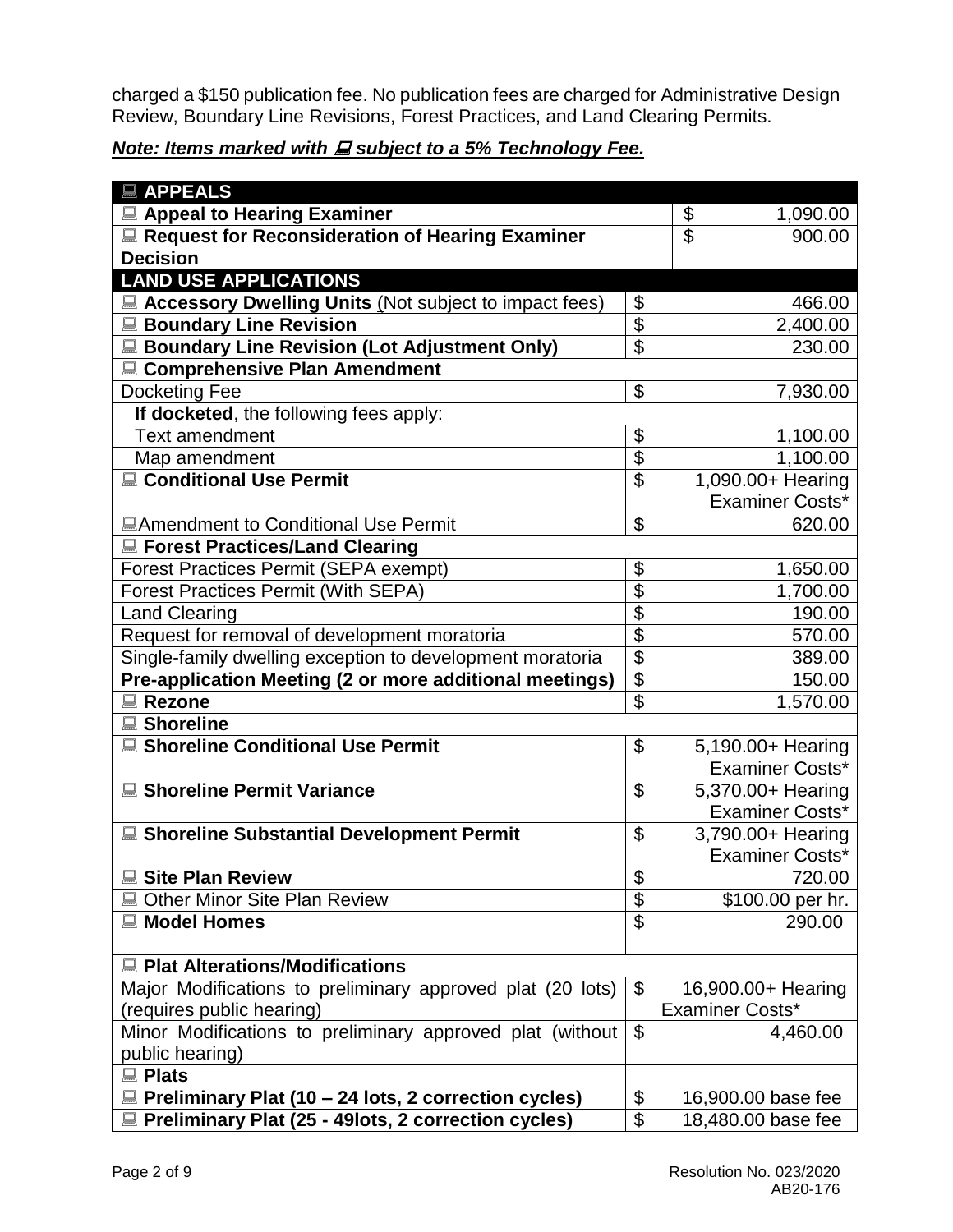| Preliminary Plat (50 - 99 lots, 2 correction cycles)                    | \$             | 23,750.00 base fee          |
|-------------------------------------------------------------------------|----------------|-----------------------------|
| Preliminary Plat (100+ lots, 2 correction cycles)                       | \$             | 34,300.00 base fee          |
| Additional Preliminary Plat (11 <sup>th</sup> to 29 <sup>th</sup> lot)  | \$             | 110.00/ per $lot1$          |
| Additional Preliminary Plat (30 <sup>th</sup> + lot)                    | \$             | 210.00/per lot <sup>1</sup> |
| <sup>1</sup> Fee is in addition to the base preliminary plat base fee   |                |                             |
| $\Box$ Additional Preliminary Plat (3 <sup>rd</sup> + correction cycle) | \$             | 1,630.00 per cycle          |
| <b>Annual Plat Review Monitoring</b>                                    | \$             | 90.00                       |
| Final Plat (with 2 correction cycles)                                   | \$             | 5,080.00                    |
| ■ Short Plats                                                           |                |                             |
| ■ Preliminary Short Plat (2 lots, 2 correction cycles)                  | \$             | 7,160.00                    |
| Preliminary Short Plat (3-9 lots)                                       | \$             | 7,370.00                    |
| $\Box$ Preliminary Short Plat (3 <sup>rd</sup> + corrections cycle)     | \$             | 110.00                      |
| <b>Final Short Plat</b>                                                 | \$             | 3,500.00                    |
| <b>Variances</b>                                                        |                |                             |
| <b>Variance</b>                                                         | \$             | 1,090.00+ Hearing           |
|                                                                         |                | Examiner Costs*             |
| <b>Amendment to Variance</b>                                            | \$             | 1,090.00                    |
| ■ Critical Area Exception/Reasonable Use                                | $\mathfrak{L}$ | 2,470.00 + Hearing          |
|                                                                         |                | Examiner Costs*             |

*\*Hearing Examiner Costs shall be in the form of a deposit made at the time of permit application. When the Hearing Examiner public hearing is completed, the Hearing Examiner invoice shall be paid from the deposit. If the Hearing Examiner costs are less than the deposit, the City will refund the remainder of the money to the party which paid for the deposit. If the Hearing Examiner costs are more than the deposit, the City will request additional money from the party which paid for the deposit to fully cover the Hearing Examiner costs.* 

*The following are the Hearing Examiner deposit amounts:* 

- *A. Conditional Use Permits, Variances, Critical Areas Reasonable Use, Critical Areas Exceptions, Special Use Permit: \$1,000.00.*
- *B. Preliminary Plats, Major Modifications, Shoreline Substantial Development Permits, Shoreline Variances, Shoreline Conditional Use Permits: \$2,500.00.*

| \$             | 25.00 per sign                                                                                                                                                                                                                                                                                                                                                                                                                                                                                                            |
|----------------|---------------------------------------------------------------------------------------------------------------------------------------------------------------------------------------------------------------------------------------------------------------------------------------------------------------------------------------------------------------------------------------------------------------------------------------------------------------------------------------------------------------------------|
|                | Actual cost + 10%                                                                                                                                                                                                                                                                                                                                                                                                                                                                                                         |
|                | admin. fee                                                                                                                                                                                                                                                                                                                                                                                                                                                                                                                |
|                |                                                                                                                                                                                                                                                                                                                                                                                                                                                                                                                           |
|                |                                                                                                                                                                                                                                                                                                                                                                                                                                                                                                                           |
|                |                                                                                                                                                                                                                                                                                                                                                                                                                                                                                                                           |
|                |                                                                                                                                                                                                                                                                                                                                                                                                                                                                                                                           |
|                |                                                                                                                                                                                                                                                                                                                                                                                                                                                                                                                           |
|                |                                                                                                                                                                                                                                                                                                                                                                                                                                                                                                                           |
|                |                                                                                                                                                                                                                                                                                                                                                                                                                                                                                                                           |
|                | 30.00                                                                                                                                                                                                                                                                                                                                                                                                                                                                                                                     |
|                | 100.00                                                                                                                                                                                                                                                                                                                                                                                                                                                                                                                    |
|                |                                                                                                                                                                                                                                                                                                                                                                                                                                                                                                                           |
|                |                                                                                                                                                                                                                                                                                                                                                                                                                                                                                                                           |
|                |                                                                                                                                                                                                                                                                                                                                                                                                                                                                                                                           |
| \$             | 180.00                                                                                                                                                                                                                                                                                                                                                                                                                                                                                                                    |
| \$             | 252.00                                                                                                                                                                                                                                                                                                                                                                                                                                                                                                                    |
| $\mathfrak{L}$ | 324.00                                                                                                                                                                                                                                                                                                                                                                                                                                                                                                                    |
|                | (NOTE: Consultant costs shall be in the form of a deposit made at the time of<br>permit application. When the consultant's services are completed, the consultant<br>invoice shall be paid from the deposit. If the costs are less than the deposit, the<br>City will refund the remainder of the money to the party which paid for the<br>deposit. If the costs are more than the deposit, the City will request additional<br>money from the party which paid for the deposit to fully cover the Consultant<br>\$<br>\$ |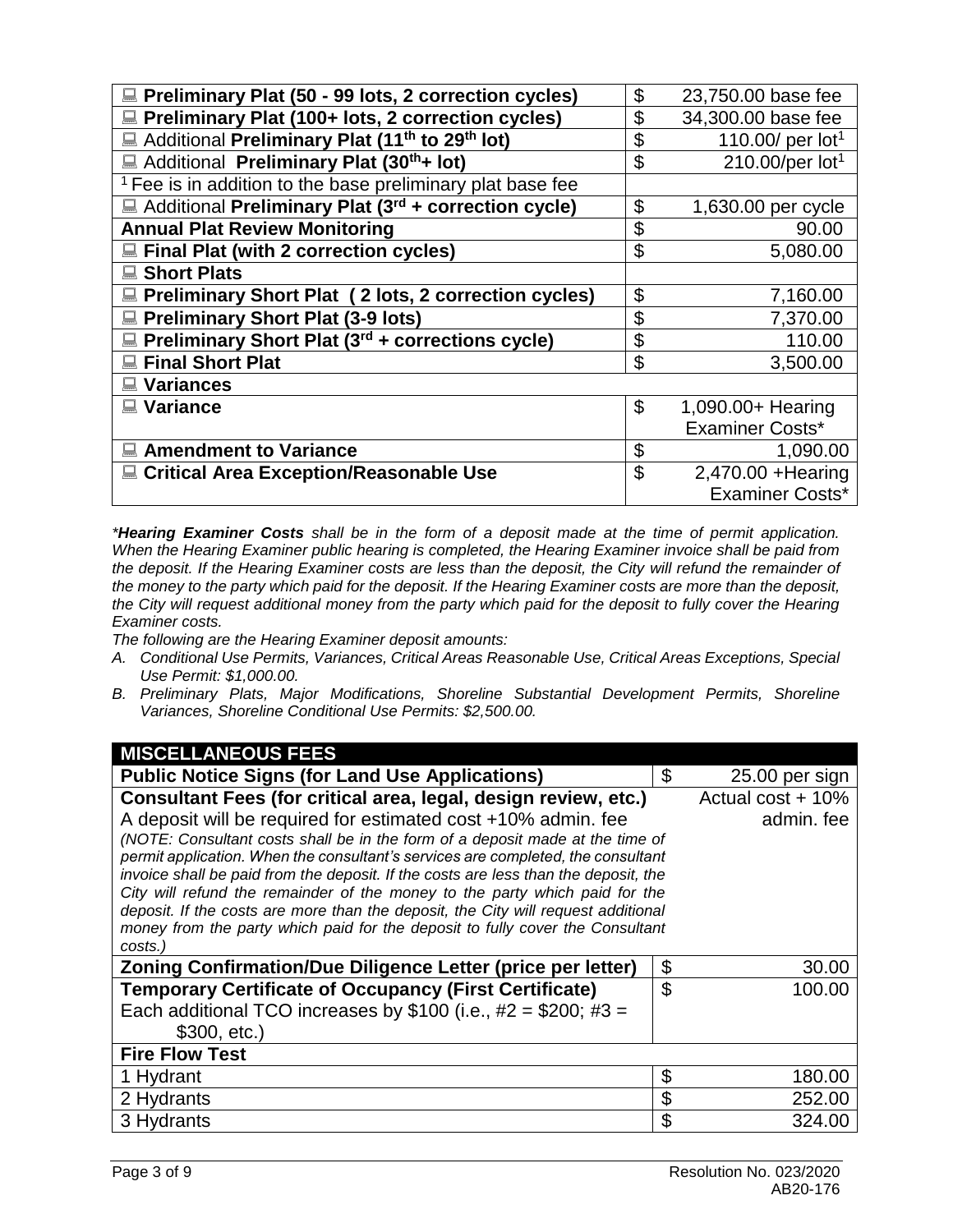| 4 Hydrants                     | 397.00 |
|--------------------------------|--------|
| <b>Reimbursement Agreement</b> | 626.00 |
| ■ Utility Availability Letter  | 104.00 |

| <b>PERMITS</b>                                                                                    |                           |                                 |  |
|---------------------------------------------------------------------------------------------------|---------------------------|---------------------------------|--|
| Plan review fees, in addition to permit fees, are assessed at a rate of 75 percent of             |                           |                                 |  |
| the calculated permit fee and are due at time of application submittal.                           |                           |                                 |  |
| Permit fees are due at time of issuance.<br>$\bullet$                                             |                           |                                 |  |
| A state surcharge fee will be added to all permits with the exception of mechanical,<br>$\bullet$ |                           |                                 |  |
| plumbing, and fire permits. Staff will apply changes as amended by the State Building             |                           |                                 |  |
| Code Council.                                                                                     |                           |                                 |  |
| Extension fees are due at the time of request for permit extension.<br>$\bullet$                  |                           |                                 |  |
| Downtown Area Fee Waiver - Notwithstanding the fee waiver authorized under<br>$\bullet$           |                           |                                 |  |
| Ordinance No. 003/2020, properties located in the Downtown Area shall be fully                    |                           |                                 |  |
| subject to the same penalties for regulatory and/or permitting noncompliance and                  |                           |                                 |  |
| violations as any other property in Monroe city limits. Without limitation of the                 |                           |                                 |  |
| foregoing, if work requiring a building permit is performed without first obtaining a             |                           |                                 |  |
| permit, the applicant shall be charged two times the fee amount established in Table              |                           |                                 |  |
| 1-A Building Fee Table and Table 103.4.2(A).                                                      |                           |                                 |  |
| <b>■ Accessory Dwelling Unit</b>                                                                  |                           | Per Table 1-A                   |  |
| Adult Family Home                                                                                 | \$                        | 150.00                          |  |
| <b>■ Change of Use Permit</b>                                                                     |                           |                                 |  |
| $< 2,000$ square feet                                                                             | \$                        | 100.00                          |  |
| $> 2,000$ square feet                                                                             | $\overline{\mathcal{S}}$  | 200.00                          |  |
| <b>■ Demolitions</b>                                                                              |                           |                                 |  |
| <b>Lectifulariate in Line Semps</b>                                                               | \$                        | Min \$50.00 or per              |  |
|                                                                                                   |                           | valuation listed in             |  |
|                                                                                                   | \$                        | Table 1-A<br>20.00              |  |
| ■Garage/Shed<br><b>■Single Family Residence</b>                                                   | $\overline{\$}$           | 100.00                          |  |
| <b>ECommercial</b>                                                                                | \$                        | 200.00                          |  |
| ■ Espresso Stands Fees - will be calculated per Table 1-A                                         | $\mathfrak{L}$            | 300.00 Minimum                  |  |
| <b>Building Fee Table</b>                                                                         |                           |                                 |  |
| <b>■ Grading Permit</b>                                                                           |                           |                                 |  |
| <b>Application/ Extension Fee</b>                                                                 | \$                        | 120.00                          |  |
| <b>Permit Fee</b>                                                                                 | \$                        | 96.00                           |  |
| <b>Plan Review Fee - City Review</b>                                                              | \$                        |                                 |  |
| 51 to 100 cubic yards                                                                             | $\overline{\$}$           | 98.00                           |  |
| 101 to 1,000 cubic yards                                                                          | $\overline{\mathfrak{s}}$ | 498.00                          |  |
| 1,001 to 10,000 cubic yards                                                                       | $\overline{\mathbf{S}}$   | 715.00                          |  |
| 10,000 to 100,000 cubic yards                                                                     | $\overline{\mathfrak{s}}$ | 1,087.00                        |  |
| 100,001 cubic yards or more for the first 100,000 cubic yards                                     | \$                        | 1,087.00                        |  |
| plus \$76.00 for each additional 10,000 cubic yards or fraction                                   |                           |                                 |  |
| thereof.                                                                                          |                           |                                 |  |
| Other Fees: Additional plan review for changes, additions to                                      | $\mathfrak{S}$            | 120.00 per hour                 |  |
| approved plans                                                                                    |                           | (min. charge $\frac{1}{2}$ hr.) |  |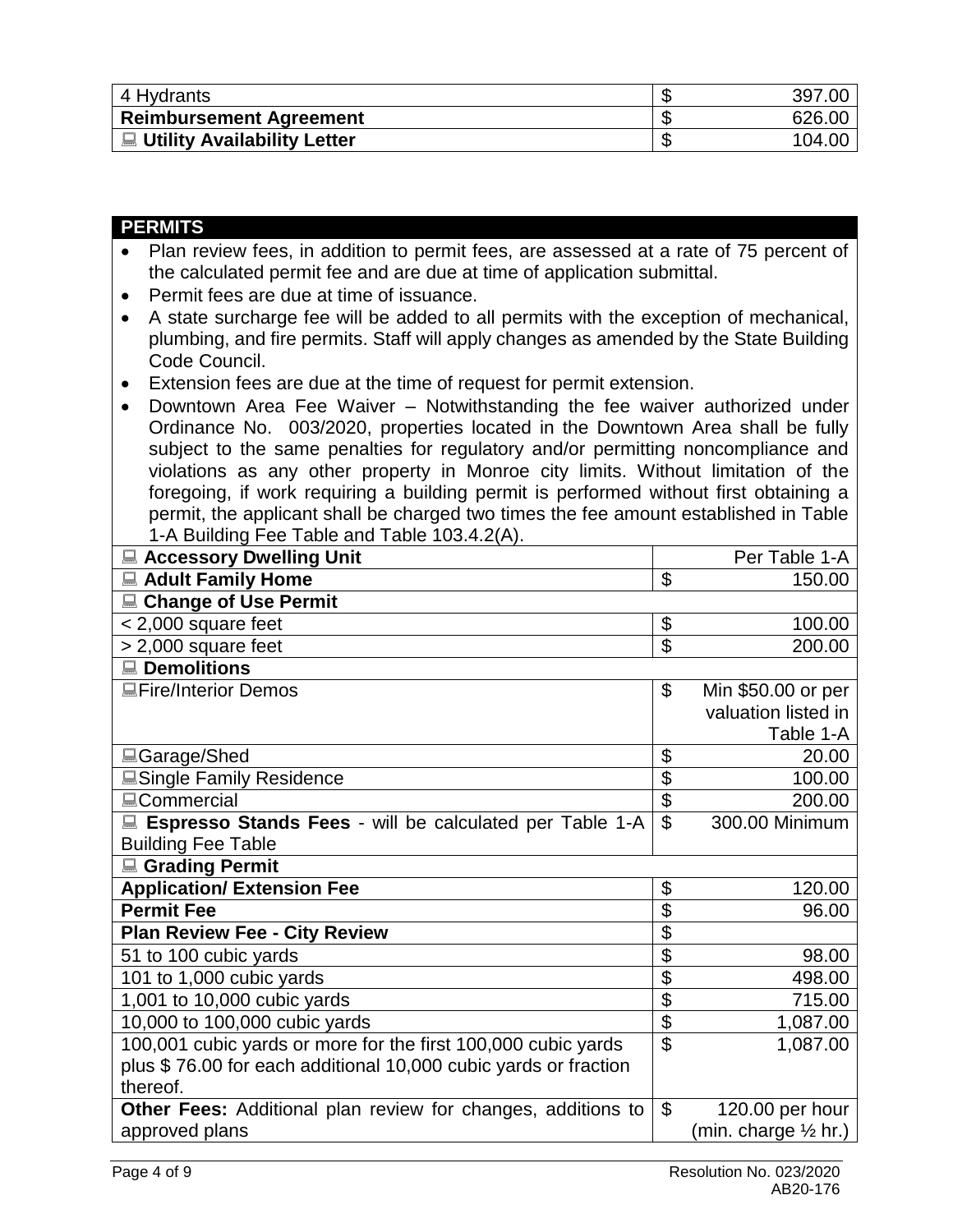| <b>Outside Consultant Review</b>                                    |                          |                      |
|---------------------------------------------------------------------|--------------------------|----------------------|
|                                                                     |                          | Actual costs plus    |
|                                                                     |                          | 10% admin, fee       |
| <b>Inspection Fee - City Inspection</b>                             |                          |                      |
| 51 to 1,000 cubic yards                                             | \$                       | 463.00               |
| 1,001 to 10,000 cubic yards for the first 1,000 cubic yards plus    | $\overline{\mathcal{S}}$ | 1,235.00             |
| \$186.00 for each additional 1,000 cubic yards or fraction thereof. |                          |                      |
| 10,001 cubic yards or more for the first 10,000 cubic yards plus    | $\mathfrak{S}$           | 1,235.00             |
| \$463.00 for each additional 10,000 cubic yards or fraction         |                          |                      |
| thereof.                                                            |                          |                      |
| <b>Other Inspections and Fees:</b>                                  |                          |                      |
| Inspections outside of normal business hours                        | \$                       | 186.00 per hour      |
|                                                                     |                          | (min. charge 4       |
|                                                                     |                          | hours)               |
| Re-inspection fees                                                  | $\mathfrak{L}$           | 127.00 per hour      |
| (Applies each occurrence after the 2 <sup>nd</sup> inspection)      |                          |                      |
| <b>Outside Consultant Inspection</b>                                |                          | Actual costs $+10\%$ |
|                                                                     |                          | admin. fee           |
| ■ Mechanical Permits                                                |                          | Per Table 103.4.2    |
|                                                                     |                          | (A)                  |
| <b>Mobile Home Installation</b>                                     | \$                       | 400.00               |
| <b>Modular Office Installation</b>                                  | \$                       | 500.00               |
| ■ Permit for Pre move Inspection/Building Relocation                | \$                       | 50.00/hr.            |
| <b>■ Plumbing Permits</b>                                           |                          | Per Table 103.4.2    |
|                                                                     |                          |                      |
| Re-roofs Commercial/Industrial                                      |                          | Per Table 1-A        |

| ■ Right-of-Way Disturbance Permits                   |                |                   |
|------------------------------------------------------|----------------|-------------------|
| Application/Extension Fee (Does not apply to fences) | \$             | 34.00             |
| Driveway - Residential                               | \$             | 336.00            |
| Driveway - Non-residential                           | \$             | 449.00            |
| Fence(s)                                             | \$             | 0.00              |
| <b>Sidewalks</b>                                     | \$             | 54.00 plus        |
|                                                      |                | \$16.00 per 100lf |
| Above ground fixtures                                | \$             | 151.00            |
| Underground facilities                               | \$             | 151.00            |
| Working within Right-of-Way                          | \$             | 151.00            |
| <b>Traffic Alteration</b>                            | \$             | 207.00            |
| <b>Sidewalk Use Permit</b>                           | \$             | 70.00             |
| <b>■ Signs</b>                                       |                |                   |
| <b>Base Application/Permit fee</b>                   |                |                   |
| Master Sign Site plan review                         | \$             | 100.00            |
| Additional review fees for Master Sign amendments    | \$             | 50.00             |
| Portable signs                                       | \$             | 00.00             |
| <b>Temporary and Special Use</b>                     | \$             | 00.00             |
| Freestanding/pole mounted                            | \$             | 65.00             |
| Wall signs                                           | $\mathfrak{S}$ | 40.00             |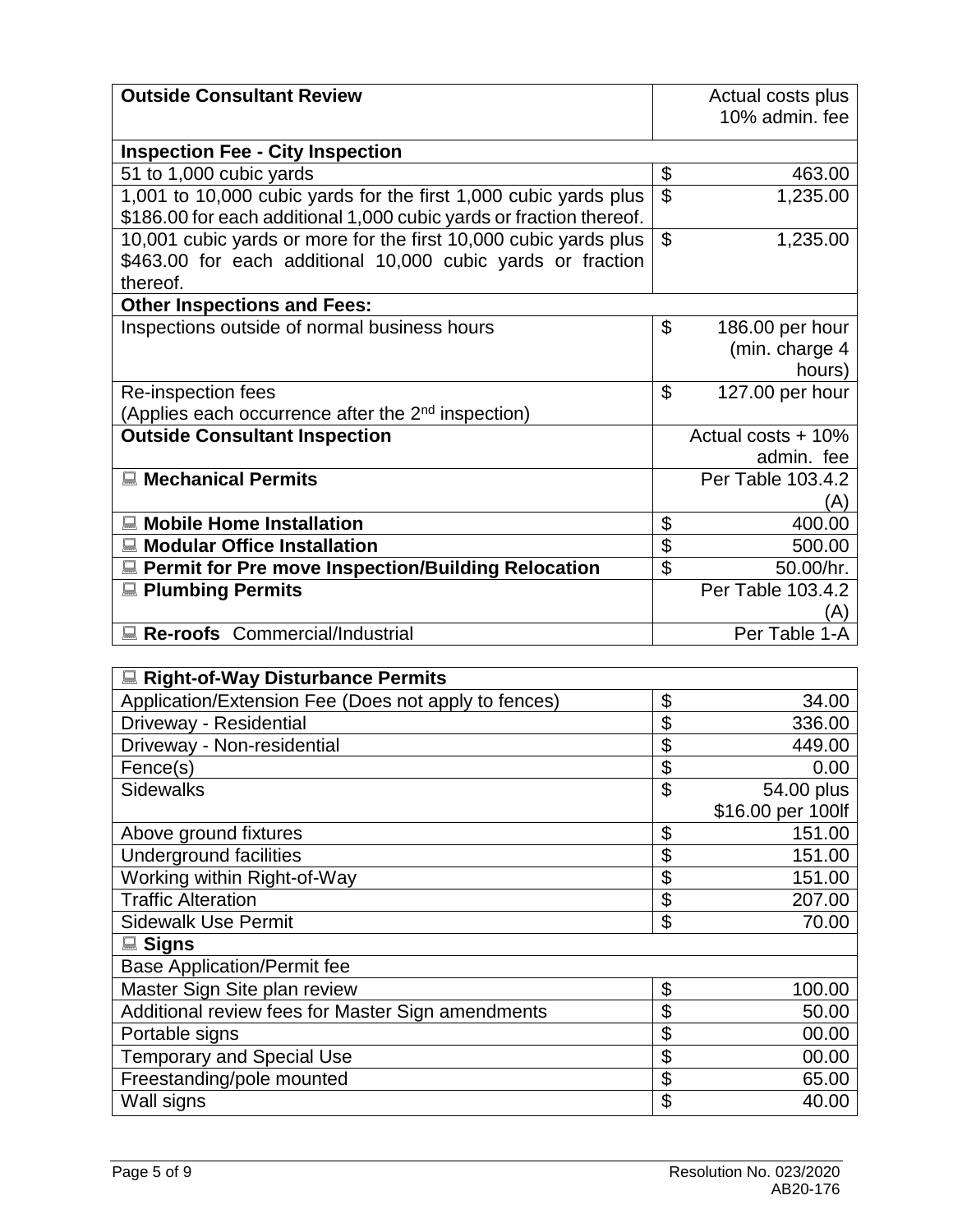| Base fees for signs are applicable only to valuations over<br>\$1,000.00, additional fees from Table 1-A will be added for<br>valuations in excess of \$1,000.00. |                        |
|-------------------------------------------------------------------------------------------------------------------------------------------------------------------|------------------------|
| ■ Special Flood Hazard Area Development Permit                                                                                                                    |                        |
| Without a structure                                                                                                                                               | \$<br>55.00            |
| With a structure                                                                                                                                                  | \$<br>220.00           |
| <b>■ Swimming Pools</b>                                                                                                                                           | \$<br>100.00           |
|                                                                                                                                                                   | or based on Table 1-A, |
|                                                                                                                                                                   | whichever is greater.  |
| <b>Temporary Security Dwelling (during construction only)</b>                                                                                                     | 35.00 per month        |

| <b>PETITIONS</b>                    |            |       |
|-------------------------------------|------------|-------|
| <b>I ■ Annexation Petition</b>      | \$3,150.00 |       |
| <b>Street Right-of-Way Vacation</b> |            | 50.00 |

| <b>REVIEW</b>                                                                       |                |                           |  |
|-------------------------------------------------------------------------------------|----------------|---------------------------|--|
| Administrative Design Review If consultant design review is required by the city or |                |                           |  |
| requested by the applicant, consultant fees will be charged as listed, and the      |                |                           |  |
| administrative design review fee may not be charged.                                |                |                           |  |
| Minor Exterior Remodel (Project does not increase building                          | \$             | 150.00                    |  |
| height or footprint or require SEPA)                                                |                |                           |  |
| Major Exterior Remodel (Project increases building height or                        | $\mathfrak{L}$ | 150.00                    |  |
| footprint or requires SEPA)                                                         |                |                           |  |
| <b>New Construction</b>                                                             | \$             | 150.00                    |  |
| (Plus \$0.05 per square foot of gross floor area up to \$500.00                     |                |                           |  |
| total)                                                                              |                |                           |  |
| ■ Environmental Review                                                              |                |                           |  |
| Environmental consultant fees not waived.)                                          | \$             | 3,320.00                  |  |
| Amendment to DNS or MDNS                                                            | \$             | 2,550.00                  |  |
| Environmental Impact Statement (EIS) <sup>1</sup>                                   |                | <b>Cost of Consultant</b> |  |
|                                                                                     |                | $+$ \$100 per hr staff    |  |
|                                                                                     |                | time                      |  |
| Addendum to Environmental Impact Statement (EIS) <sup>1</sup>                       |                | <b>Cost of Consultant</b> |  |
| <sup>1</sup> A deposit will be required for estimated cost at time of               |                | $+10\%$ admin. fee        |  |
| application.                                                                        |                |                           |  |

| <b>E PUBLIC WORKS CONSTRUCTION</b> |   |               |
|------------------------------------|---|---------------|
| <b>Sanitary Sewer Improvements</b> |   |               |
| <b>Plan Review</b>                 |   | $595.00 +$    |
|                                    | œ | 1.10 per $If$ |
| Inspection                         |   | $396.00 +$    |
|                                    |   | 5.57 per lf   |
| <b>Storm Drainage Improvements</b> |   |               |
| <b>Plan Review</b>                 |   | $595.00 +$    |
|                                    |   | 1.10 per $If$ |
| Inspection                         |   | $396.00 +$    |
|                                    |   | 5.57 per lf   |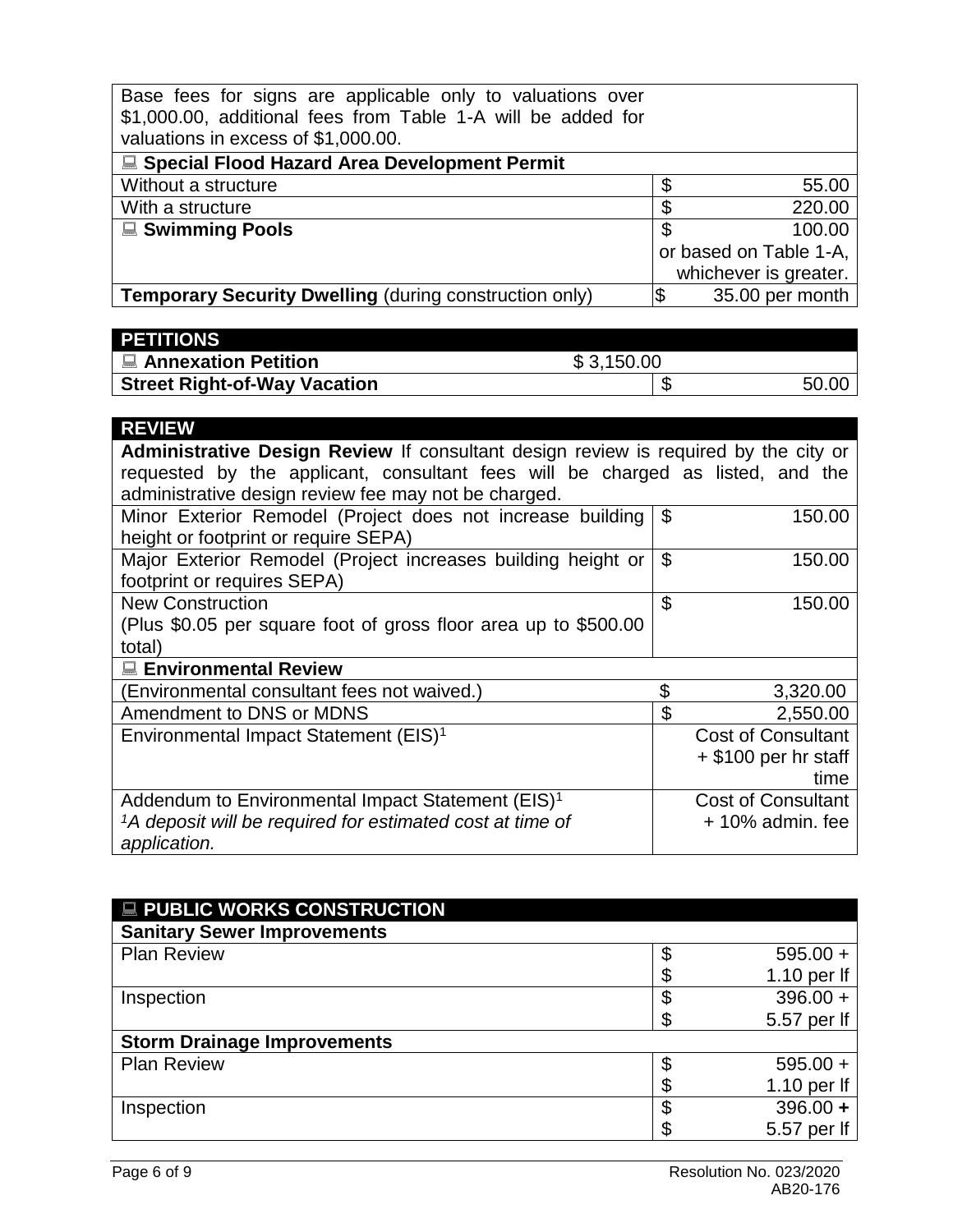| <b>Street Improvements</b>                           |                   |
|------------------------------------------------------|-------------------|
| <b>Plan Review</b>                                   | $595.00 +$        |
|                                                      | 1.10 per $If$     |
| Inspection                                           | $396.00 +$        |
|                                                      | 5.57 per lf       |
| <b>Water System Improvements</b>                     |                   |
| <b>Plan Review</b>                                   | \$<br>$595.00 +$  |
|                                                      | 1.10 per $If$     |
| Inspection                                           | $396.00 +$        |
|                                                      | 5.57 per lf       |
| <b>Outside Consultant Plan Review and Inspection</b> | Actual costs plus |
|                                                      | 10% admin. fee    |

### **OTHER INSPECTIONS AND FEES:**

| Additional plan review required by changes, additions or revisions | \$             | 50.00 per hour       |
|--------------------------------------------------------------------|----------------|----------------------|
| to plans                                                           |                | (minimum 1 hour)     |
| 1. Administrative Fee                                              | \$             | 50.00 per hour       |
|                                                                    |                | (minimum 1/2 hour)   |
| 2.<br>Administrative Fee for Impact Fee Deferrals                  | \$             | 50.00                |
| 3. Fee for posting "Stop Work Order"/"Unlawful to Occupy           | $\mathfrak{P}$ | 50.00                |
| Notice"/"Notice of Violation"/"Violation of Notice"                |                |                      |
| Inspections for which no fee is specifically indicated<br>4.       | \$             | 100.00 per hour      |
|                                                                    |                | (minimum 1 hour)     |
| Inspections outside of normal business hours<br>5.                 | \$             | 100.00 per hour      |
|                                                                    |                | (minimum 1 hour)     |
| Investigative fees/ work commencing prior to permit issuance<br>6. | \$             | Dbl. fee is equal to |
|                                                                    |                | permit and plan      |
|                                                                    |                | review fee Table 1-  |
|                                                                    |                | A and Table          |
|                                                                    |                | 103.4.2(A)           |
| 7. Re-inspection fees                                              | \$             | 150.00 per hour      |
|                                                                    |                | (minimum 1 hour)     |
| 8. Re-issuance of approved plans or job card that have been        |                |                      |
| altered, edited, mutilated, or lost                                |                |                      |
| Commercial/Industrial, Commercial Alteration                       | \$             | 100.00               |
| Residential/ Mechanical/Plumbing/Sign (All others)                 | \$             | 50.00                |
| 9. <b>A</b> Structural consultant review fees not waived           |                |                      |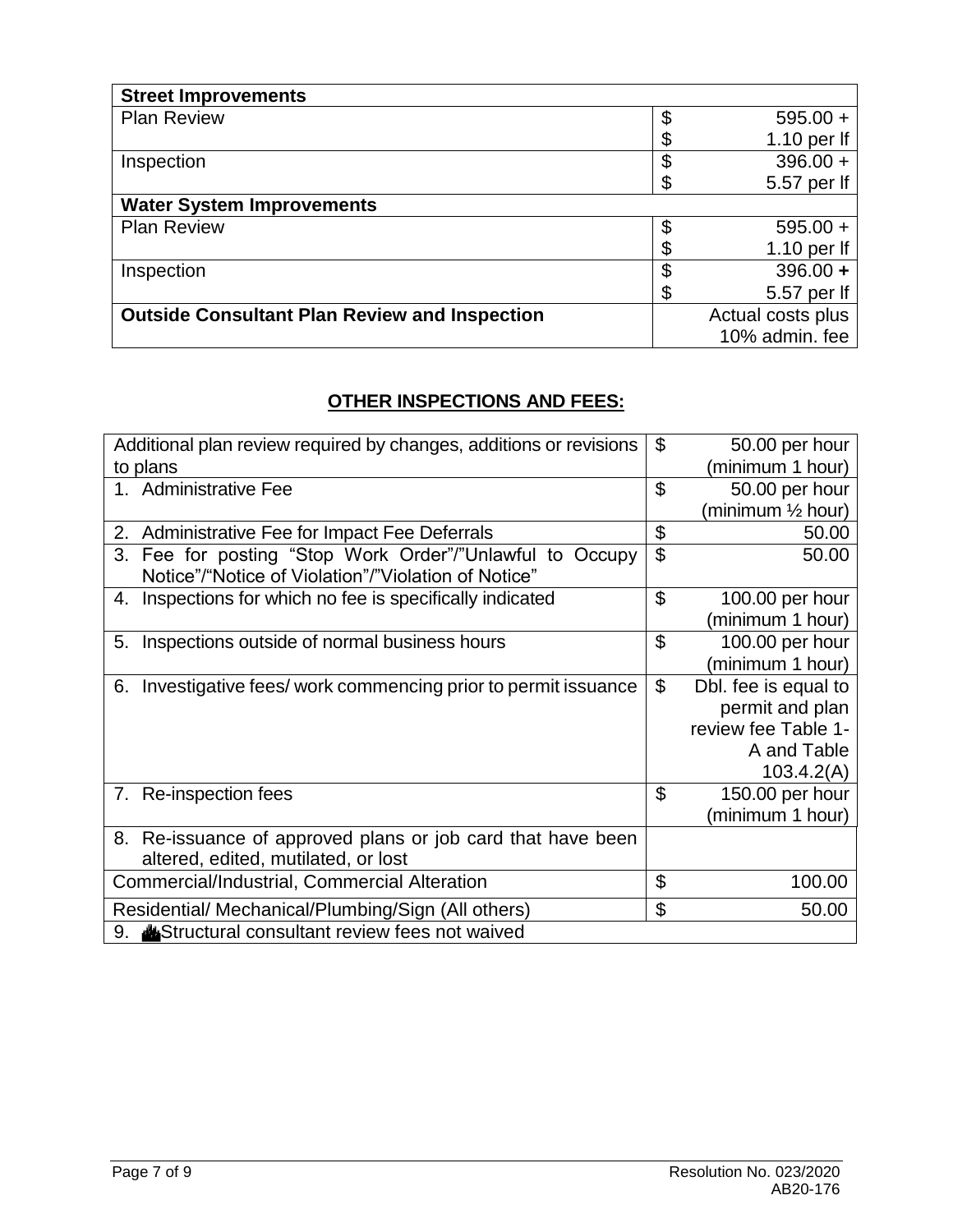## **TABLE 1-A BUILDING FEE TABLE**

**Building fees are calculated per the Building Valuation Data Table. Staff shall apply changes to the Building Valuation Data Table as published.**

| <b>Basic Plan</b>              | \$200.00                                                                                                            |  |  |  |
|--------------------------------|---------------------------------------------------------------------------------------------------------------------|--|--|--|
|                                | This fee is for plan review only and is applied to each                                                             |  |  |  |
|                                | individual plan submittal. This does not include plumbing<br>or mechanical fees. Permit fees will be calculated and |  |  |  |
|                                |                                                                                                                     |  |  |  |
|                                | applied to each basic plan per this table.                                                                          |  |  |  |
| <b>TOTAL VALUATION</b>         | <b>FEE</b>                                                                                                          |  |  |  |
| \$1.00 TO \$500.00             | \$25.00                                                                                                             |  |  |  |
|                                | \$25.00 FOR THE FIRST \$500.00 PLUS \$3.00 FOR                                                                      |  |  |  |
|                                | ADDITIONAL<br><b>EACH</b><br>\$100.00,<br>OR<br><b>FRACTION</b>                                                     |  |  |  |
| \$501.00 TO \$2,000.00         | THEREOF, TO AND INCLUDING \$2,000.00                                                                                |  |  |  |
|                                | \$70.00 FOR THE FIRST \$2,000.00 PLUS \$14.00 FOR                                                                   |  |  |  |
|                                | EACH ADDITIONAL \$1,000.00, OR FRACTION                                                                             |  |  |  |
| \$2,001.00 TO \$25,000.00      | THEREOF, TO AND INCLUDING \$25,000.00                                                                               |  |  |  |
|                                | \$400.00 FOR THE FIRST \$25,000.00 PLUS \$10.00 FOR                                                                 |  |  |  |
|                                | ADDITIONAL \$1,000.00, OR FRACTION<br>EACH                                                                          |  |  |  |
| \$25,001 TO \$50,000.00        | THEREOF, TO AND INCLUDING \$50,000.00                                                                               |  |  |  |
|                                | \$650.00 FOR THE FIRST \$50,000.00 PLUS \$7.00 FOR                                                                  |  |  |  |
|                                | ADDITIONAL \$1,000.00, OR FRACTION<br>EACH                                                                          |  |  |  |
| \$50,001 TO \$100,000.00       | THEREOF, TO AND INCLUDING \$100,000.00                                                                              |  |  |  |
|                                | \$1000.00 THE FIRST \$100,000.00 PLUS \$6.00 FOR                                                                    |  |  |  |
|                                | ADDITIONAL<br>\$1,000.00, OR FRACTION<br>EACH                                                                       |  |  |  |
| \$100,001.00 TO \$500,000.00   | THEREOF, TO AND INCLUDING \$500,000.00                                                                              |  |  |  |
|                                | \$3,300.00 FOR THE FIRST \$500,000.00 PLUS \$5.00                                                                   |  |  |  |
|                                | FOR EACH ADDITIONAL \$1,000.00, OR FRACTION                                                                         |  |  |  |
| \$500,001.00 TO \$1,000,000.00 | THEREOF, TO AND INCLUDING \$1,000,000.00                                                                            |  |  |  |
|                                | \$5700.00 FOR THE FIRST \$1,000,000.00 PLUS \$4.00                                                                  |  |  |  |
|                                | FOR EACH ADDITIONAL \$1,000.00, OR FRACTION                                                                         |  |  |  |
| \$1,000,001.00 AND UP          | <b>THEREOF</b>                                                                                                      |  |  |  |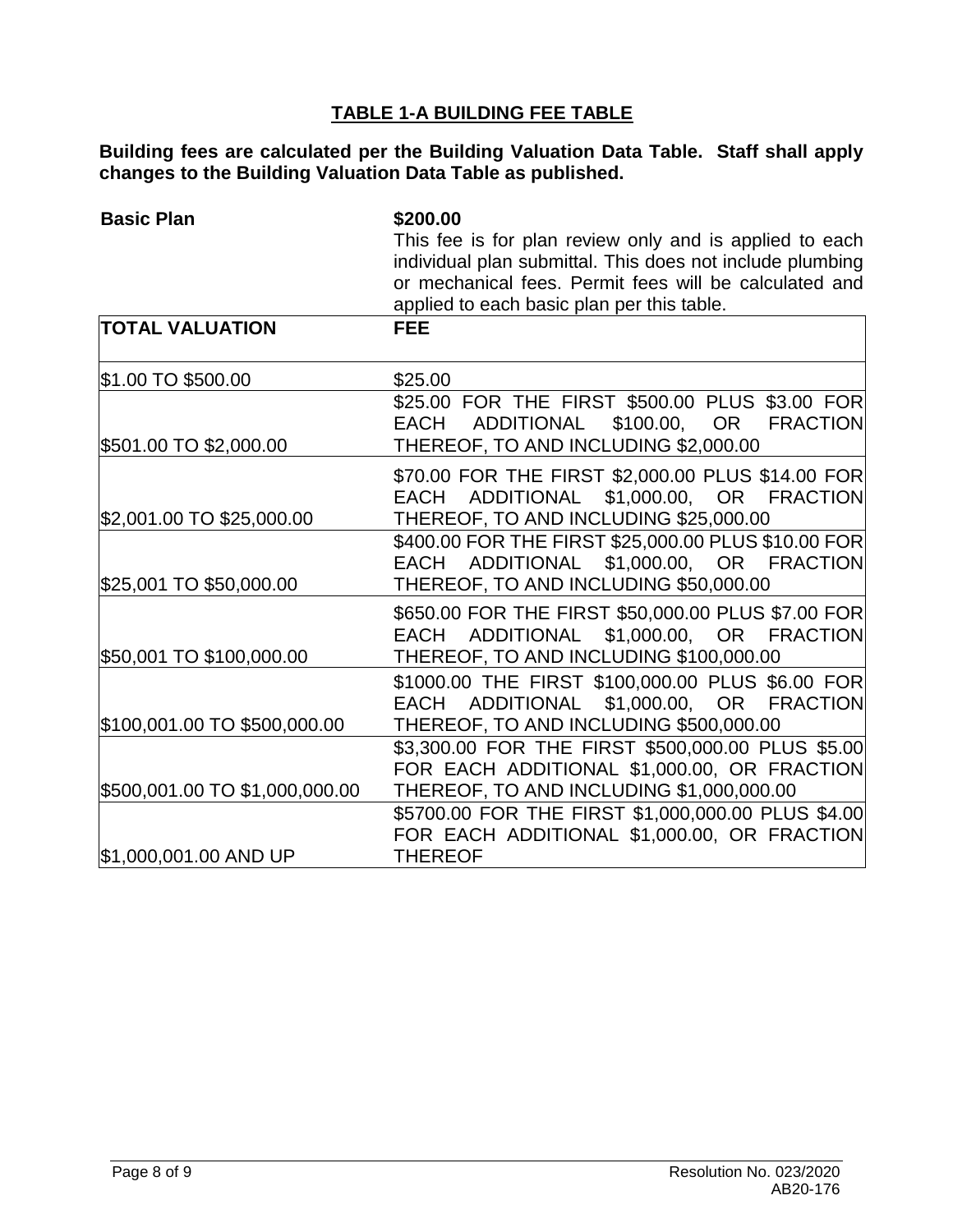ADOPTED by the City Council of the City of Monroe, at its regular meeting thereof, and APPROVED by the Mayor this \_27th\_ day of \_\_\_ October\_\_\_, 2020.

Approved: 10/27/2020 Effective: 1/1/2021

CITY OF MONROE, WASHINGTON

[\\_\\_\\_\\_\\_\\_\\_\\_\\_\\_\\_\\_\\_\\_\\_\\_\\_\\_\\_\\_\\_\\_\\_\\_\\_\\_](https://na2.documents.adobe.com/verifier?tx=CBJCHBCAABAAtJNMsbXKMUV6dliCTSmpOIXKCvIfAnGB)\_\_\_\_

Geoffrey Thomas, Mayor

ATTEST:

Ruft

Rabecca R. Hasart, Interim City Clerk